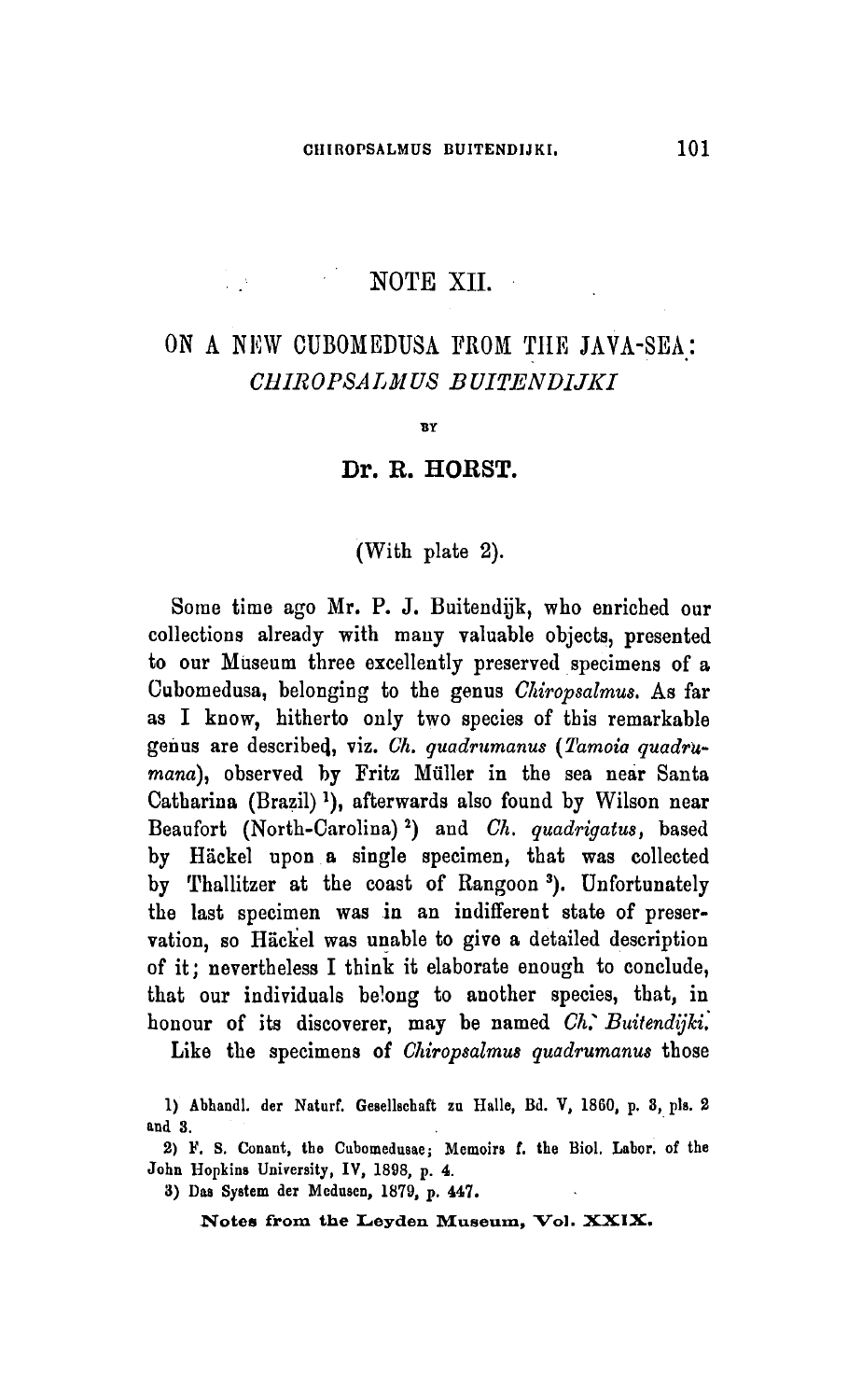of Ch. Buitendijki were met with in the vicinity of the shore, in the road of Batavia; they have no colour, but are transparent, gelatinous, the tentacles only have <sup>a</sup> rosy hue.

The bell (fig. 1) has the shape, commonly seen in Cubomedusae, of a cube with <sup>a</sup> rather arched roof and is nearly as broad as high, 65 to 70 mm.; its lateral sides as well as the ribs are somewhat rounded. However the last ones in their inferior part, where they are passing into the pedalia, are prominent and edged. In the upper part of each lateral area, just beneath the roof, two large semilunar spots (fig. 1, pa) are to be seen, lying opposite to each other; they have the appearance of orifices, but are in reality the solid bases of the pocket-arms. Moreover each lateral side shows two adradial furrows, situated in the middle between the sensory-bodies and the pedalia, that sett off an arched median area from two lateral ones; these furrows do not extend over the total height of the bell, but reach from about the level of the bases of the pocket-arms till the region of the sensory-bodies. Also the interradial ribs are provided in their superior part with <sup>a</sup> shallow groove. From the base of each rib springs <sup>a</sup> pedalium (fig. 1, pe and fig. 4), that has the shape of the blade of <sup>a</sup> knife or sickle, measuring in length about half the height of the bell; it bears upon its outer edge <sup>5</sup> to <sup>6</sup> (in one specimen even 7) also laterally compressed, knife-shaped branches, that are diminishing in length from its proximal till its distal extremity,, and which have attached at their end the tentacles. The main axis of the pedalium as well as its lateral continuations are hollow and contain <sup>a</sup> canal, that communicates with the gastro-vascular system; at its origin the main canal is furnished with an elongated, cap-shaped diverticulum, that ends blind in the base of the rib. The tentacles have a ringed appearance, being surrounded by alternate broad and narrow bands, which contain large and small thread-cells; I am unable to mention their real length, because none of the tentacles was complete.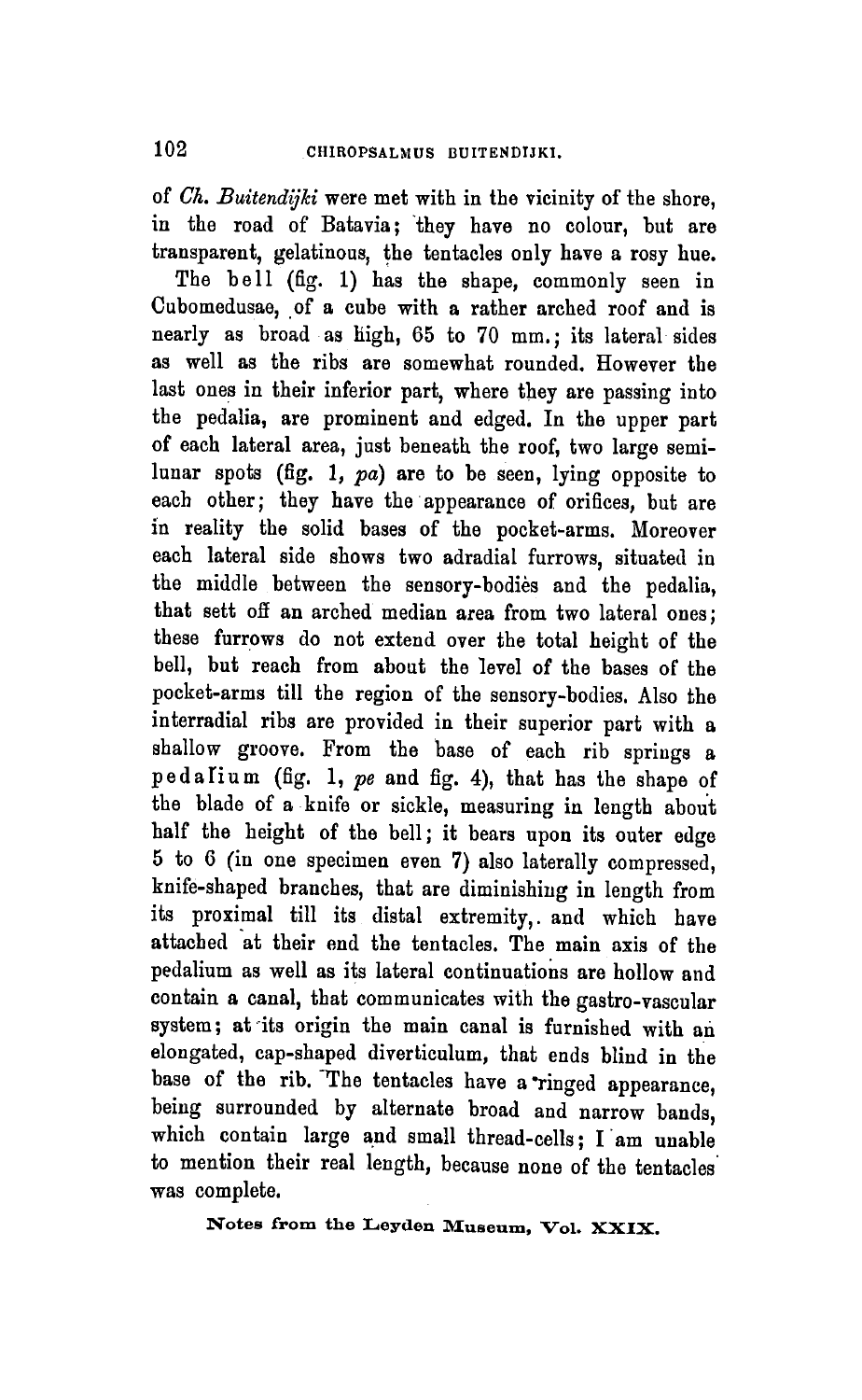The sense-organs (rh op alia), situated at a short distance above the margin of the bell, lie protected in an ellipsoidal niche of the exumbrella, under <sup>a</sup> hood-like projection of its upper margin (figs.  $1, 2$ , sn and fig. 3); the longest axis of the niche measures <sup>5</sup> mm., the shortest one <sup>2</sup> mm. in length. Each organ (fig. 5) consists of <sup>a</sup> hollow stalk and <sup>a</sup> retort-shaped swelling, that at its inferior part bears a sac, wherein are contained the statoliths; I could not recognize these concretions, probably they were dissolved by the action of the formaline. Along its median border the sensory club bears two complicated, unpaired eyes, a large one and a smaller one above it, both provided with <sup>a</sup> lens and pigmented cup; moreover on each side of the club there lies <sup>a</sup> pair of small, simple eye-spots.

The opening of the bell-cavity is surrounded by a velarium (fig. 1,  $ve$ ), suspended by the four frenula (fig.  $2, fr$ ; its breadth measures about a third of the height of the bell. The diverticula of the gastro-vascular system, contained in it, are much brauched. Each quadrant of the velarium possesses four of these canals of different shape (fig. 6,  $vc$ ). The diverticulum, situated next to the frenulum, extends till the margin of the velarium and bears only along its outer border some large dendritical canals, shaped like <sup>a</sup> coral-tree ; that situated next to the pedalium is in its origin much broader than the foregoing, but already in the middle of the velarium it divides into <sup>a</sup> great number of branches. Above, the bell-cavity is roofed over by the stomach (fig! 2,  $st$ ), having about the shape of a saucer; it communicates with the stomach-pockets in the lateral sides of the bell by means of the four gastric ostia (figs. <sup>1</sup> and 2, go), that are seen in <sup>a</sup> side-view of the medusa like <sup>a</sup> small circular area, lying between two larger ones (the bases of the pocket-arms). Each ostium is guarded by <sup>a</sup> kind of valve, consisting of a knob-like protuberance of the exumbrella. Like as in Chiropsalmus quadrumanus the phacelli (fig. 2,  $ph$ ) are placed in a horse-shoe-shaped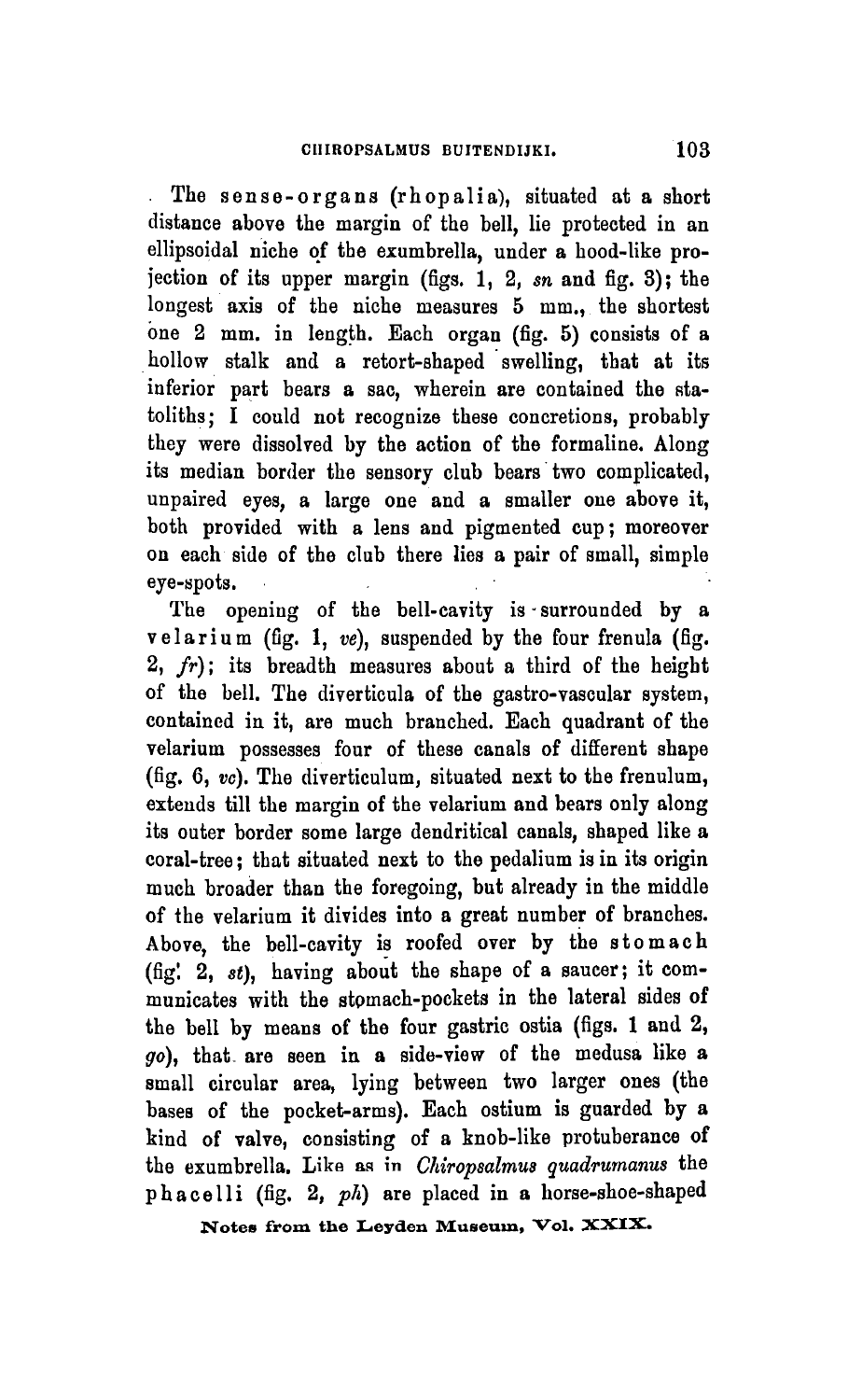group, turned with its concave side downward; they consist of <sup>a</sup> great number of densely crowded gastral filaments, having <sup>a</sup> length of 3 mm. Moreover the wall of the stomach shows <sup>a</sup> series of besom-shaped folds, which diverge featherlike from each side of <sup>a</sup> groove, that forms <sup>a</sup> continuation of the furrow of the mouth-lobes towards the gastric ostia. From the stomach there hangs down in the bell-cavity the manubrium (fig. 2, ma), consisting of a short funnelshaped stalk, that bears at its distal end four tongue-shaped mouth-lobes; each lobe consists of two halves, including between them <sup>a</sup> furrow, that forms the beginning of the perradial stomach-groove, above referred to. By means of the gastric ostia the stomach communicates with four broad, thin pouches, lying between the exumbrella and the subumbrella, and separated from one another in the interradii, the stomach-pockets (fig. 2,  $sp$ ); downward they pass into the marginal pockets, which in their turn are in continuation with the velar-canals. From the upper part of these pockets emerge the curious, fingerlike diverticula, that, like the fingers of <sup>a</sup> glove, are extending around equally shaped outgrowths of the exumbrella in its adradial region and hang down in the bell-cavity nearly till the opening (fig.  $2, pa$ ); these pocket-arms, as they are called by Hackel, show a longitudinal folding, that in their inferior part takes <sup>a</sup> more transverse direction. The allied genus Chirodropus, according to Häckel<sup>1</sup>), is charakterized by having within each stomach-pocket two arm-like outgrowths, the inferior part of which is branched in numerous filaments »die sich ganz gleich den Gastral-filamenten anderer Cubomedusen verhalten"; therefore they are considered by the named author as modified vestiges of the four umbraltaeniolae of  $Tessera$ <sup>3</sup>). I have some serious doubt whether the pocket-arms of *Chiropsalmus*, that possesses normal phacelli like as other Charybdaeidae, should have this morphological

<sup>])</sup> loc. cit. p. 447, pi. XXVI.

<sup>2)</sup> loc. cit. p. 430.

Notes from the Leyden Museum. Vol. XXIX.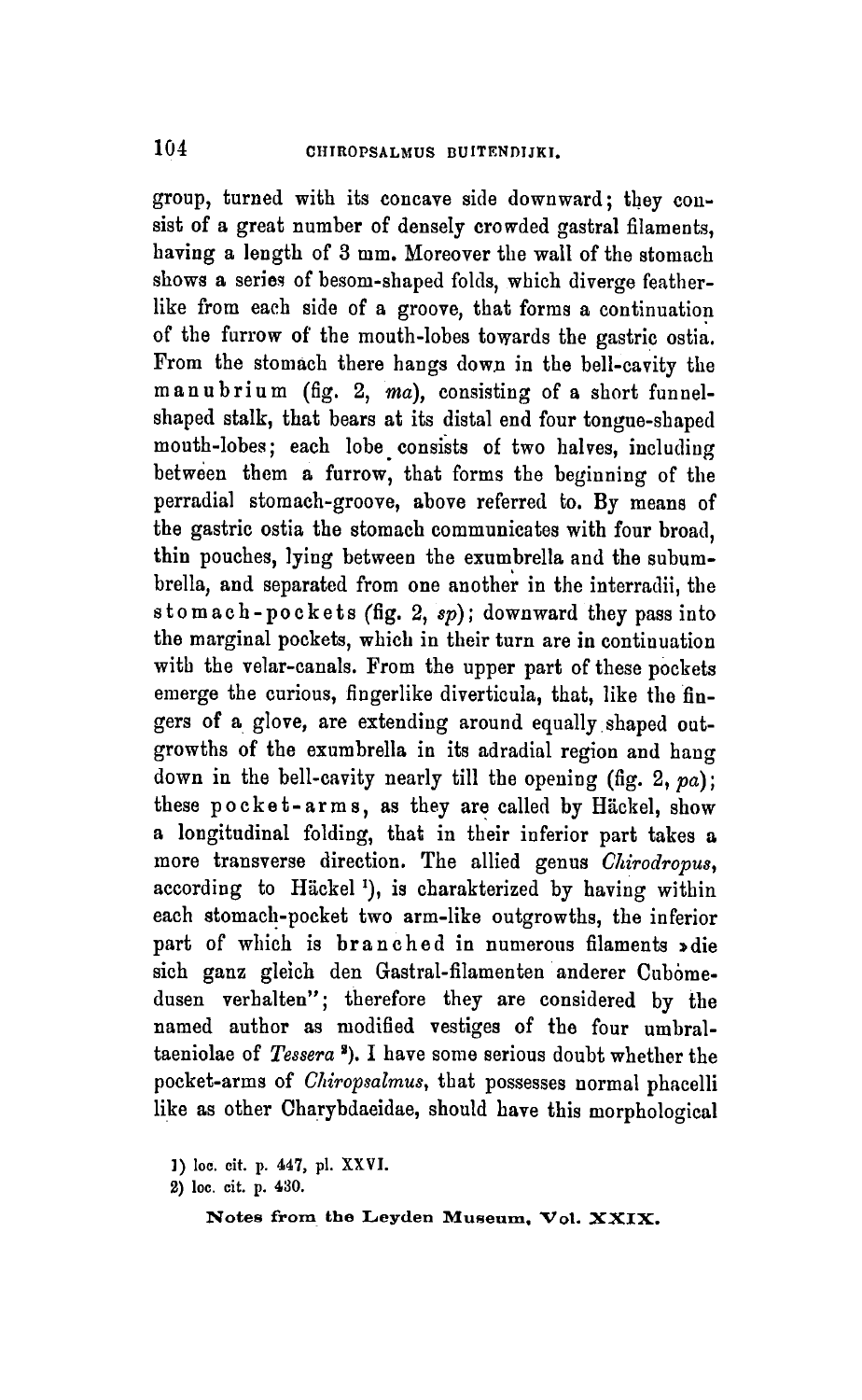meaning; perhaps the embryology afterwards will throw some light upon this question, but presently I can only state that they are in connection with the reproductive system. For each stomach-pocket contains <sup>a</sup> pair of the leaf-like reproductive organs (fig. 2, ro), that are attached to their interradial border; these leaves, that are nearly triangular shaped and partially folded, do not reach laterally the perradius and extend downward till on <sup>a</sup> short distance above the frenula. But they extend themselves into the pocket-arms and produce the fol ded appearance of these organs. The examined specimen was a male.

<sup>1</sup> do not think that our specimens can be identified with either of the two species already described.

By the following table the three species may be distinguished :

A. Umbrella bell-shaped, almost semiglobular. Pedalia with 10 to 11  $branches \ldots \ldots$  *Chiropsalmus quadrumanus* Müll. (Eaat-coast of America). B. Umbrella nearly cuboid, arched above. Pedalia with less as 10 branches. a. Pocket-arms ovoid, hardly a fourthof the length of the lateral pockets. Pedalia with 4 branches. . . . . Chiropsalmus quadrigatus Häck. (Coast of Rangoon). b. Pocket-arms fingershaped, nearly as long as the lateral pockets. Pedalia with 5 to 6 bran $ches. \ldots.$  Chiropsalmus Buitendijki, n. sp.

(Road of Batavia).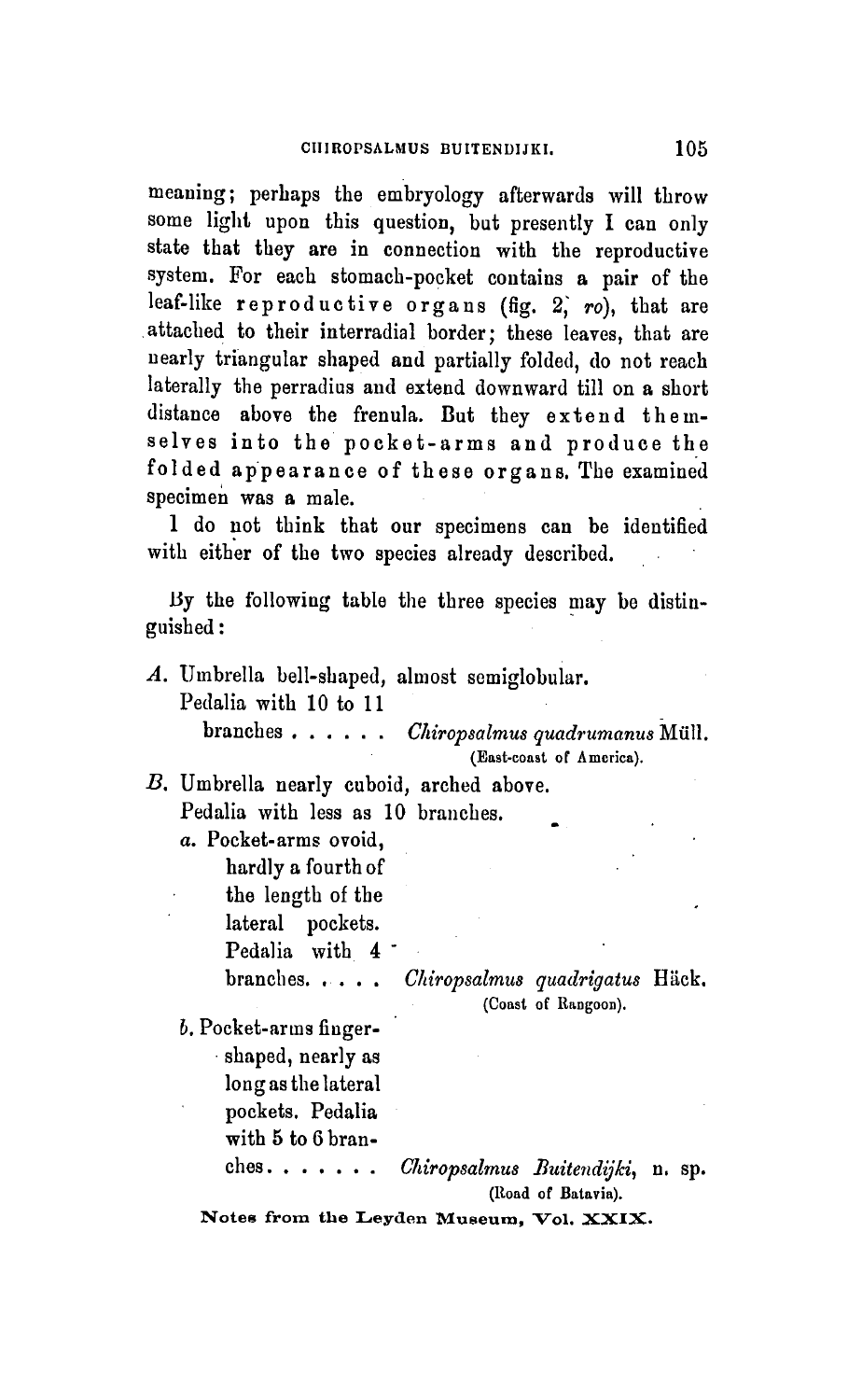#### REFERENCE LETTERS.

| $eu =$ exumbrella.      | $ro = \text{reproductive organ.}$ |
|-------------------------|-----------------------------------|
| $fr =$ frenulum.        | $sn =$ sensory niche.             |
| $go =$ gastric 'ostium. | $sp =$ stomach-pocket.            |
| $ma =$ manubrium.       | $st =$ stomach.                   |
| $pa = pocket-arm.$      | $su =$ subumbrella.               |
| $pe =$ pedalium.        | $vc =$ velar canal.               |
| $ph =$ phacellus.       | $ve =$ velarium.                  |
| $rh =$ rhopalium.       |                                   |

#### EXPLANATION OF THE PLATE.

Fig. 1. Chiropsalmus Buitendijki, from one of the perradial sides;  $\times$  3/4 diam.

Fig. 2. The same cut in halves vertically through <sup>a</sup> perradius; nat. size.

Fig. 3. A sensory niche with the rhopalium;  $\times$  4 diam. Fig. 4. A pedalium ; nat. size.

Fig. 5. A rhopalium or sensory club; magnified.

Fig. 6. Surface-view of <sup>a</sup> velarium-quadrant to show the shape of velar canals;  $\times$  <sup>4</sup>/<sub>3</sub> diam.

Leyden, May 1907.